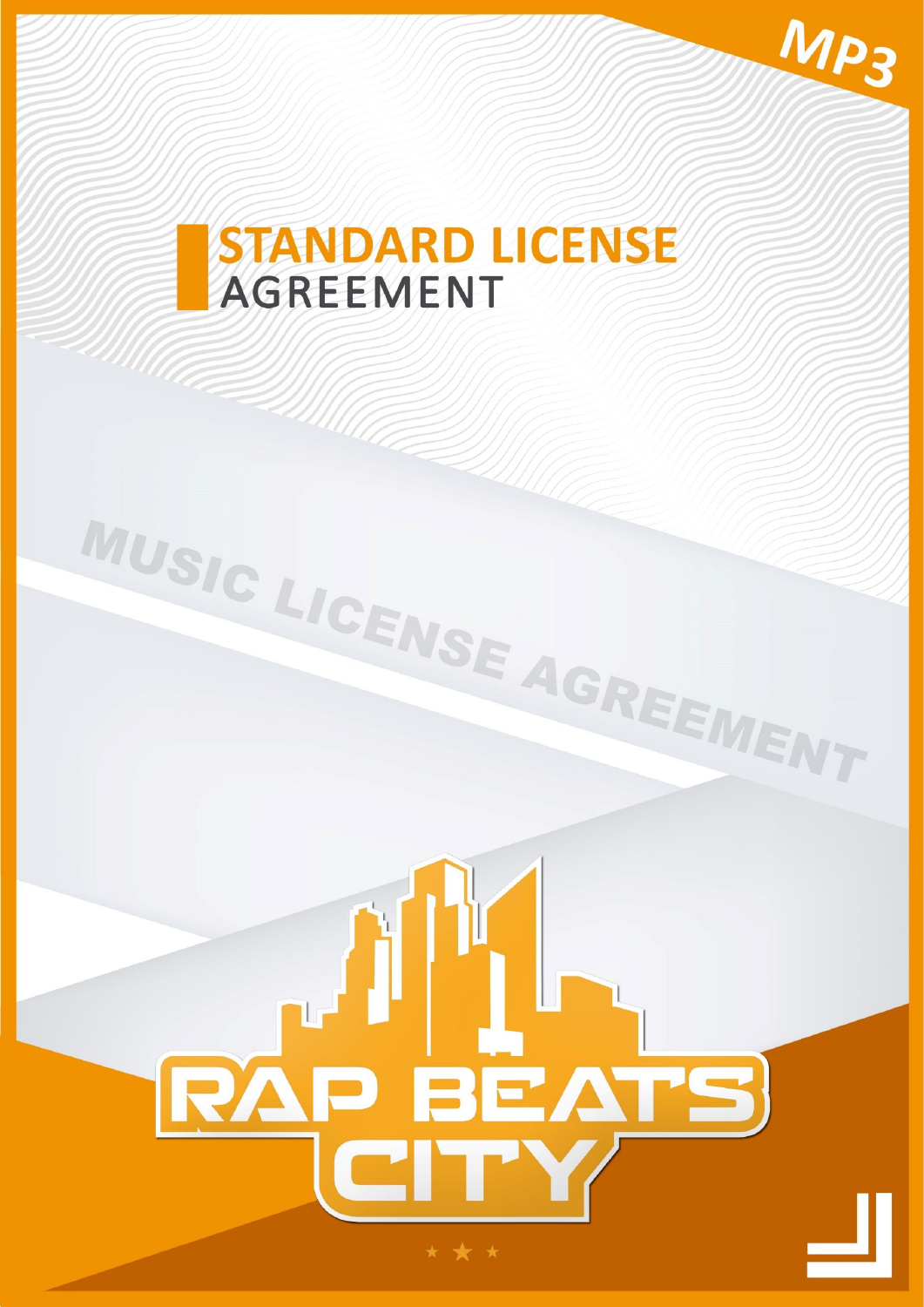

**("Beat"**,**"Composition"**)

as of and prior to the date first written above.

The Beat(s), including the music thereof, was composed by **K.A.Gosudarski**  (a.k.a. **'Gosu'**) (hereinafter referred to as the **"Author"**)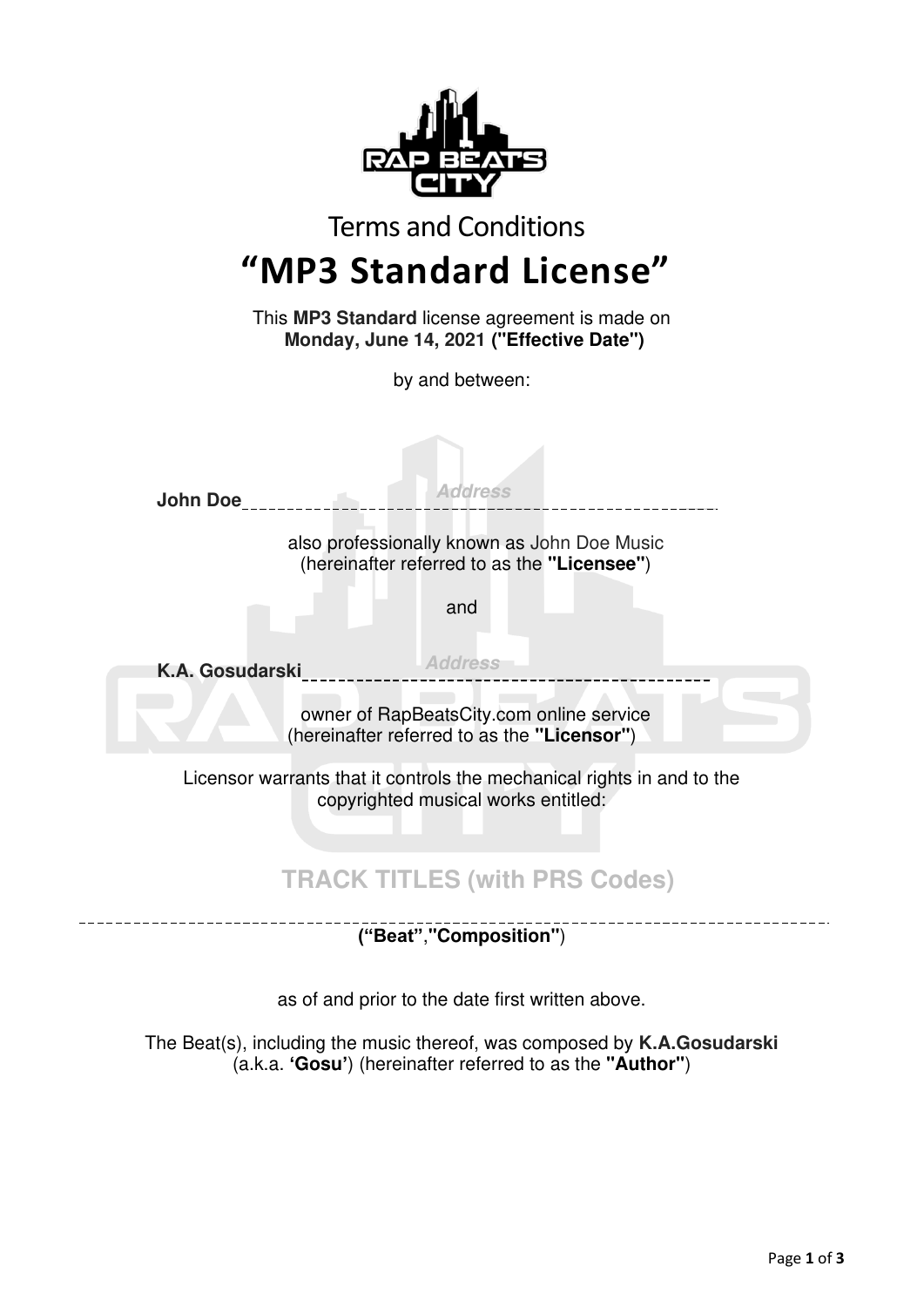### **1. License Fee.**

For and in consideration of the agreements set forth in this Agreement, the Licensee agrees to pay Licensor the amount of  $E$ 

• **All licenses are non-refundable and non-transferable**. The License Fee is a one-off payment for the rights granted to Licensee and this Agreement is not valid until the License Fee has been paid. Due to the nature of digital products, once purchased, **returns/exchanges will not be accepted** on downloadable products. Any purchase is firm and final.

### **2. Master Recording.**

In consideration for Licensee's payment for the License Fee, The Licensor hereby grants to Licensee a non-exclusive license (this **"License"**) to record vocal synchronization to the Composition partly or in its entirety and substantially in its original form **("New Song")**  Licensee **may create the New Song** by recording his/her written lyrics over the Composition.

## **3. Profitable Distribution.**

Buyer has the right to perform, record, reproduce, distribute, stream, and sell the New Song worldwide, royalty free. These rights are subject only to the limits described below.

- o Licensee shall be permitted to distribute **unlimited non-profit internet downloads**. Non-Profit live Performances and Non-Commercial Broadcasts have no limit.
- o Licensee can **earn up to** two thousand Great British Pounds **(£2,000 GBP)** in mechanical royalties.
- o **Distribution**: Buyer may distribute a maximum of **Two Thousand and Five Hundreds (2,500) units** of the New Song combining hard copies, digital copies, and digital downloads, including all units provided free and for non-profit use.
- o **Streaming:** Buyer is authorized **Twenty-Five thousand** (**25,000) cumulative monetized audio streams** of the New Song on Spotify, Pandora, Apple Music and similar distribution services.

## **4. Performances & Royalties.**

- o **Synchronization Rights:** The Licensor hereby grants limited synchronization rights for **one (1) 'still Image' music video** streamed online (YouTube, Vimeo, etc..) for up to **one hundred thousand (100,000)** non-monetized video streams on all total sites.
- o **Broadcast Rights:** Licensee hereby has the right to Perform the Master Recording Commercially and earn up to five hundred Great British Pounds (£500 GBP) in paid performances. Licensee must only broadcast via **two (2) radio stations.**
	- A separate synchronization license will need to be purchased for distribution of video to Television, Film or Video game. Synchronization of the Master Recording into any moving Visuals; TV, Film, Music Videos and Games is prohibited.
	- Unlimited Free downloads and YouTube uploads with pictures is allowed.
- o **Live Performances:** Licensee is **not allowed** to perform with the Beat **on paid live performances**.
	- **Non-Profit performances** (shows, concerts) **are allowed.**
- o **YouTube / Web Earning** and Monetization of the Master Recording is prohibited.